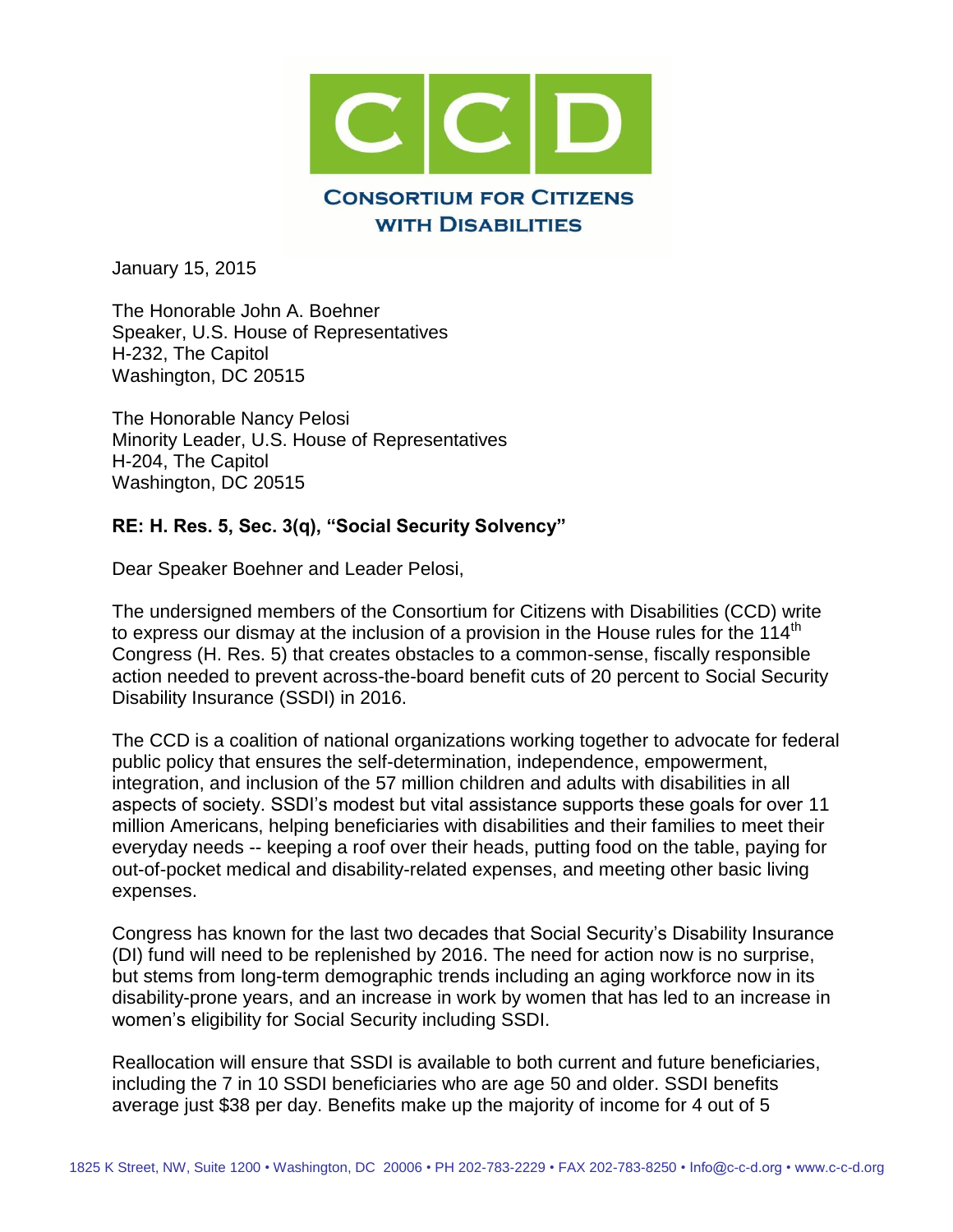beneficiaries and provide the sole source of income for 1 in 3 beneficiaries. The impact of any reduction in benefits could be truly devastating.

Congress needs to act expeditiously, as it has done many times in the past, to reallocate existing payroll taxes between Social Security's DI and Old-Age and Survivors' Insurance (OASI) funds. As outlined by Social Security's actuaries, both trust funds would be able to pay full scheduled benefits through 2033 by temporarily raising the 1.8 percent DI share of the current 12.4 percent Social Security payroll contribution to 2.8 percent in 2015 and 2016, and then gradually reducing it back to 1.8 percent by 2025. Congress has reallocated between Social Security's funds in this manner about equally in both directions to keep the system on an even reserve ratio -- 6 times using a narrow definition of reallocation, and 11 times using a broader definition of reallocation. Reallocation does not require any new taxes and will maintain the long-term solvency of the combined Social Security trust funds at 2033, as currently projected.

Reallocation -- without accompanying cuts to Social Security coverage, eligibility, or benefits -- is the common-sense, responsible solution that Congress should enact promptly. Unfortunately, the provision in the House rules creates roadblocks to reallocation and to keeping Social Security's promise to the more than 165 million Americans who currently contribute to the system and the nearly 11 million Americans who currently receive SSDI benefits.

Maintaining our Social Security system goes far beyond dollars and cents. It is about strengthening economic security and dignity for all Americans. Consideration of any changes to this vital system must include the voices and views of people with disabilities as well as all Americans who may need SSDI in the future. We are deeply alarmed that the House of Representatives would adopt rules of such importance to the future of Social Security with no public dialogue or opportunities for input from your constituents, and we urge you to reject such an approach in the future.

Sincerely,

## ACCSES

American Academy of Pediatrics American Association of People with Disabilities (AAPD) American Association on Health and Disability American Council of the Blind American Foundation for the Blind American Music Therapy Association American Network of Community Options and Resources (ANCOR) American Speech-Language-Hearing Association Association of Assistive Technology Act Programs (ATAP) Association of Jewish Family & Children's Agencies Association of University Centers on Disabilities Attention Deficit Disorder Association (ADDA) Autism National Committee (AutCom) Autistic Self Advocacy Network (ASAN) Bazelon Center for Mental Health Law